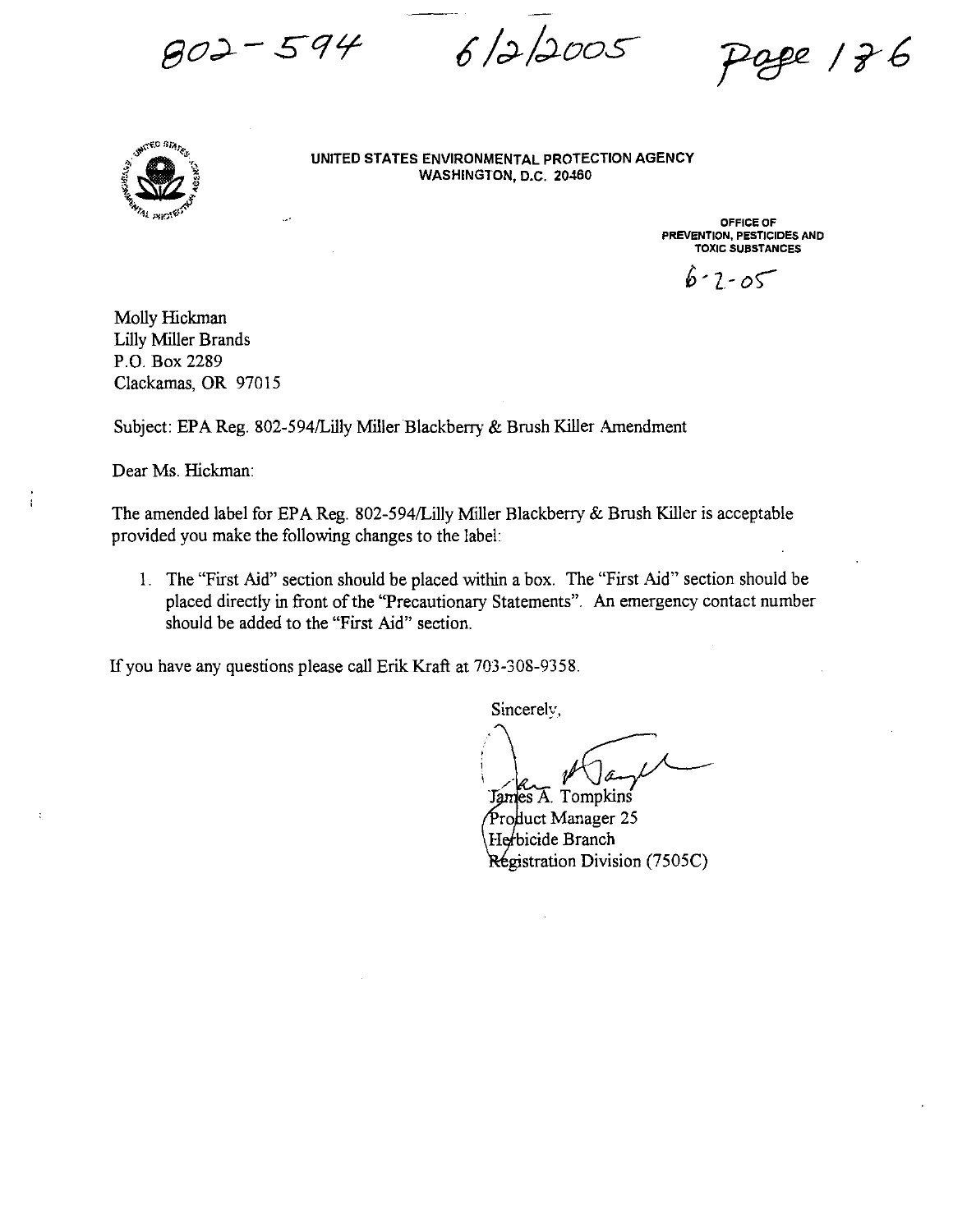$286$ 

### LILLY MILLER® READY-TO-USE BLACKBERRY & BRUSH KILLER

For use on woody plants in outdoor areas around the home No Mixing Kills roots and all Kills even the toughest brush & vines Kills blackberry, poison oak, poison ivy, horsetail rush, kudzu, scotch broom, mesquite, sumac

**ACTIVE INGREDIENT:** 

.

Triclopyr (3,5,6-trichloro-2-pyridinyloxyacetic acid), triethylamine salt". . . . . . . 0.75% INERT INGREDIENTS . . . . . . 99.25%

\*Equivalent to  $0.53\%$  acid.

Keep out of reach of children CAUTION See back panel for additional precautionary statements

NET CONTENTS 1 GALLON (3.71)

# PRECAUTIONARY STATEMENTS

HAZARDS TO HUMANS AND DOMESTIC ANIMALS

CAUTION: Causes eye irritation. Harmful if swallowed, inhaled, or absorbed through the skin. Avoid contact with eyes, skin or clothing during and after application. Avoid breathing spray mist. When applying this product, wear a long-sleeved shirt, long pants, shoes and socks, and waterproof gloves. Wash thoroughly with soap and water after handling. Do not apply this product in a way that will contact any person or pet, either directly or through drift. Keep people and pets out of the area during application. Do not allow people or pets onto treated areas until sprays have dried.

# USER SAFETY RECOMMENDATIONS

- Users should wash hands before eating, drinking, chewing gum, using tobacco, or using the toilet.
- Users should remove clothing immediately if pesticide gets inside. Then wash thoroughly and put on clean clothing.
- Users should remove protective clothing and equipment immediately after handling this product. Wash the outside of gloves before removing. Keep and wash protective clothing and equipment separately from other laundry.

\* ....°<br>.\*\*\* .<br>... • · - <sup>~</sup>- .. · .. • • · .. . . . · ... . ~ ... . · .. .. • • · .. . .. . .  $\cdots$ 

•

san baikumu. **Military Thuman Brunstane** 

 $807 - 596$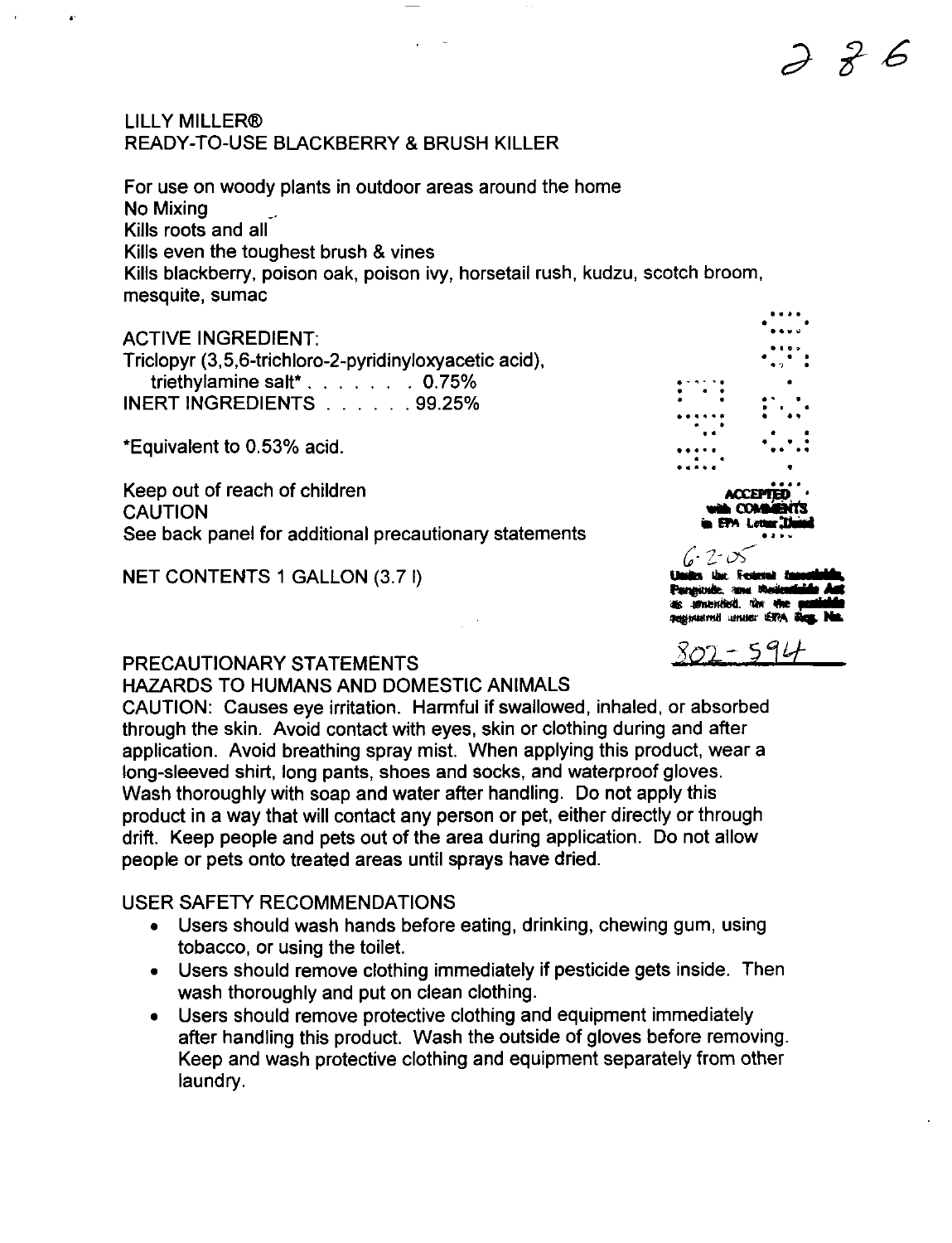#### FIRST AID

Have product container or label with you when calling a poison control center or doctor, or going for treatment. If swallowed: Call a poison control center or doctor immediately for treatment advice. Have person sip a glass of water if able to swallow. Do not induce vomiting unless told to do so by a poison control center or doctor. Do not give anything by mouth to an unconscious person. If inhaled: Move person to fresh air. If person is not breathing, call 911 or an ambulance, then give artificial respiration, preferably mouth-to-mouth if possible. Call a poison control center or doctor for further treatment advice. If on skin or on clothing: Take off contaminated clothing. Rinse skin immediately with plenty of water for 15-20 minutes. Call a poison control center or doctor for treatment advice. If in eyes: Hold eye open and rinse slowly and gently with water for 15- 20 minutes. Remove contact lenses, if present, after the first 5 minutes, then continue rinsing eye. Call a poison control center or doctor for treatment advice.

3;6

### ENVIRONMENTAL HAZARDS

Do not apply directly to water. Do not contaminate water when disposing of equipment washwaters and rinsate. This chemical has properties and characteristics associated with chemicals detected in groundwater. The use of this chemical in areas where soils are permeable, particularly where the water table is shallow, may result in groundwater contamination.

#### DIRECTIONS FOR USE

It is a violation of Federal law to use this product in a manner inconsistent with its labeling. For household use only. Not for use indoors.

### WHAT IS THIS PRODUCT? AND WHAT WILL IT DO?

Ready-to-Use Blackberry & Brush Killer is the no-mix way to kill tough, woody plants and brush, such as blackberry vines, poison oak, Scotch broom, plus many others. This product can be used in many places around your yard, such as along fences and driveways, under decks, around patios and buildings, or in driveways and parking areas. The area can be planted again just a few weeks after spraying.

Use Ready-to-Use Blackberry & Brush Killer to kill all these plants:

**Blackberry** Horsetail Rush (Field) Kudzu **Mesquite** Poison Ivy Poison Oak Sumac Scotch Broom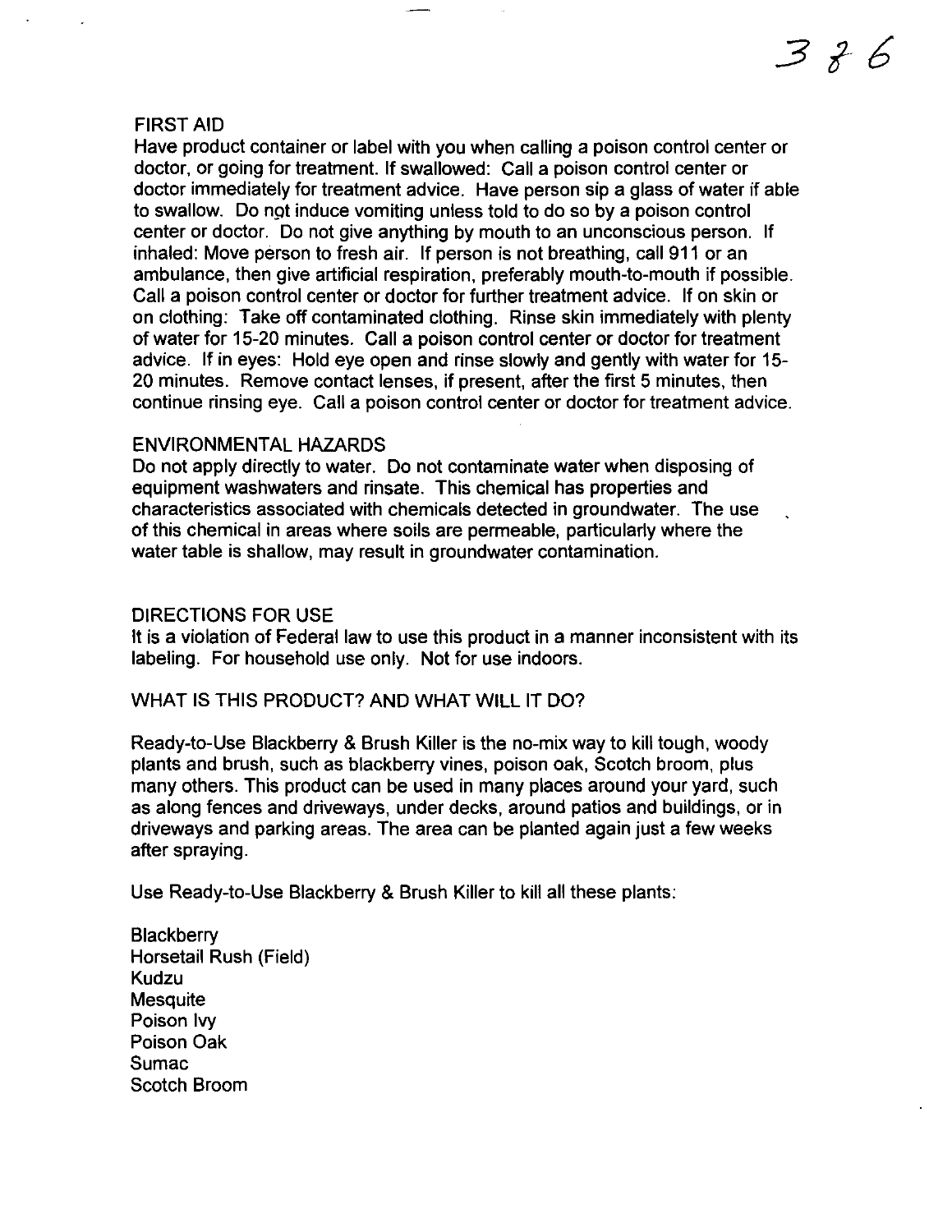$486$ 

**Willow** Wild Rose

.'

Kill these plants, too:

j.

Arrowwood Blackgum California Rose Chinquapin Hornbeam Tanoak Virginia Creeper Alder Ash Aspen **Beech Birch** Box Elder Cascara **Ceanothus Cherry** Choke Cherry **Cottonwood** Douglas Fir Dogwood **Elderberry** Elm **Hawthorn** Hazel Honeysuckle Locust **Madrone** Maples Mimosa **Mulberry** Oaks **Persimmon** Pine Poplar **Raspberry Salmonberry** Sassafras **Sweetbay** Magnolia Sweetgum **Sycamore**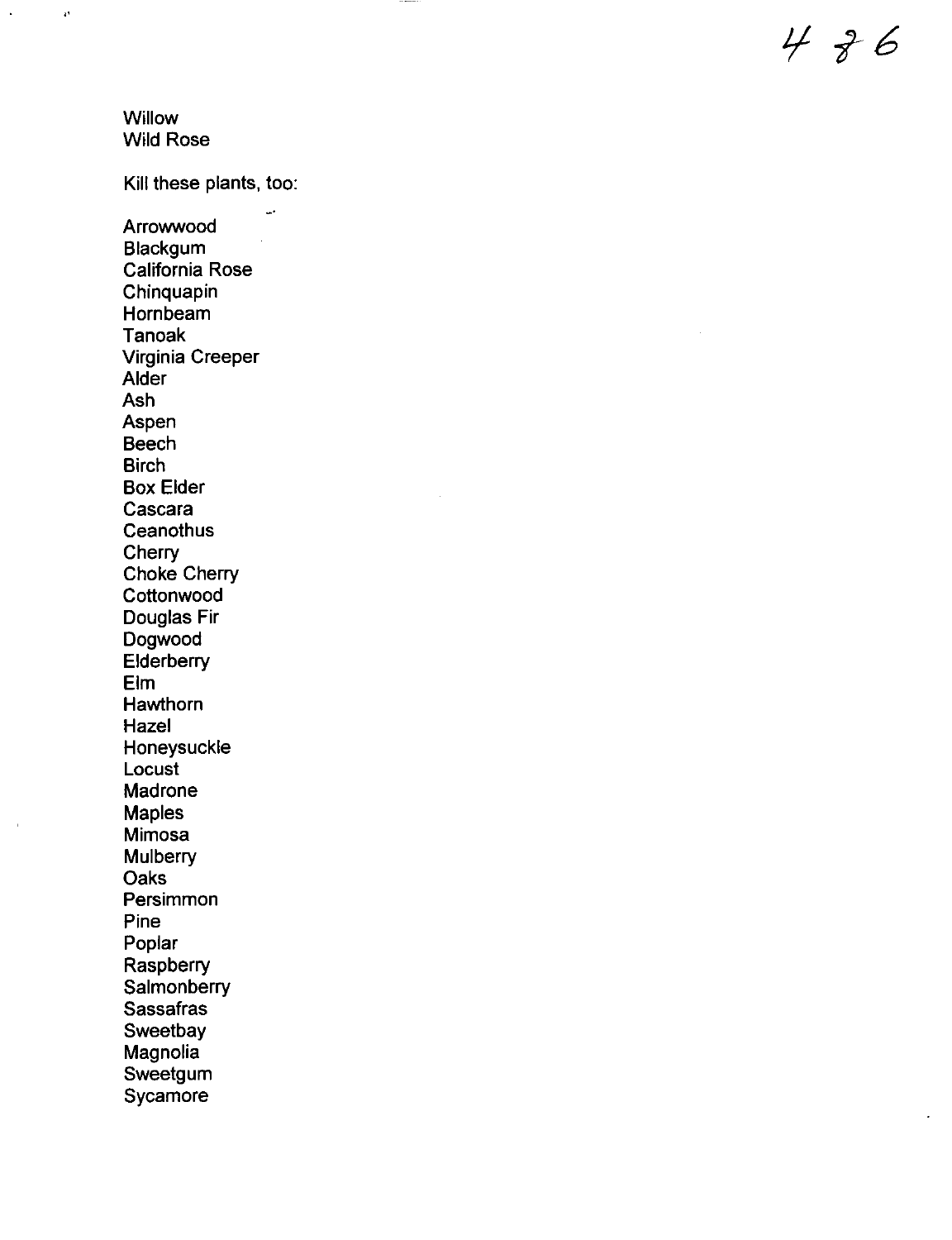$576$ 

**Thimbleberry** Trumpet Creeper Tulip Poplar Vine Maple Western Hemlock Wild Grape Winged Elm

HOW DO I USE THIS PRODUCT?

When To Use: Spray the brush or vines in Spring, after leaves are fully open, or in Fall, before the leaves begin to change color. During dry Summer weather, Ready-to-Use Blackberry & Brush Killer may work very slowly. For best results, spray brush a few days after a good rain, or after the area has been watered.

What To Do: It's so easy! There is no mixing with Ready-to-Use Blackberry & Brush Killer. Just shake, then spray.

Adjust the spray nozzle to give small droplets without a fine mist. Spray when the air is calm and there is no wind. Hold the sprayer about two feet from the plant and aim the nozzle at leaves and stems. Wet the brush completely with the spray. This product works through the leaves and bark; there's no need to wet the soil.

After leaves have dropped off (4 - 6 weeks after spraying), cut down the brush and dispose of it. Once the brush is gone, the area may be replanted.

What Not To Do: Do not spray when it is windy. Do not allow spray mist to drift onto vegetables, flowers, ornamental shrubs and trees, small fruits, fruit trees, or any other desirable plants. They will be damaged.

Do not spray when rain is expected. Do not allow children or pets to go into the treated area until the spray has dried. Do not water the area for 24 hours after spraying. Do not use this product around vegetables, fruits or other plants you eat. Do not use this product when temperatures are above B5 degrees F.

WHAT WILL I SEE?

In one to six weeks the leaves will begin to wilt, turn brown and drop off.

# STORAGE AND DISPOSAL

Store this product in its original container and keep out of reach of children and domestic animals. If empty: Do not reuse this container. Place in trash or offer for recycling if available. If partly filled: Call your local solid waste agency or 1- BOO-CLEANUP for disposal instructions. Never place unused product down any indoor or outdoor drain.